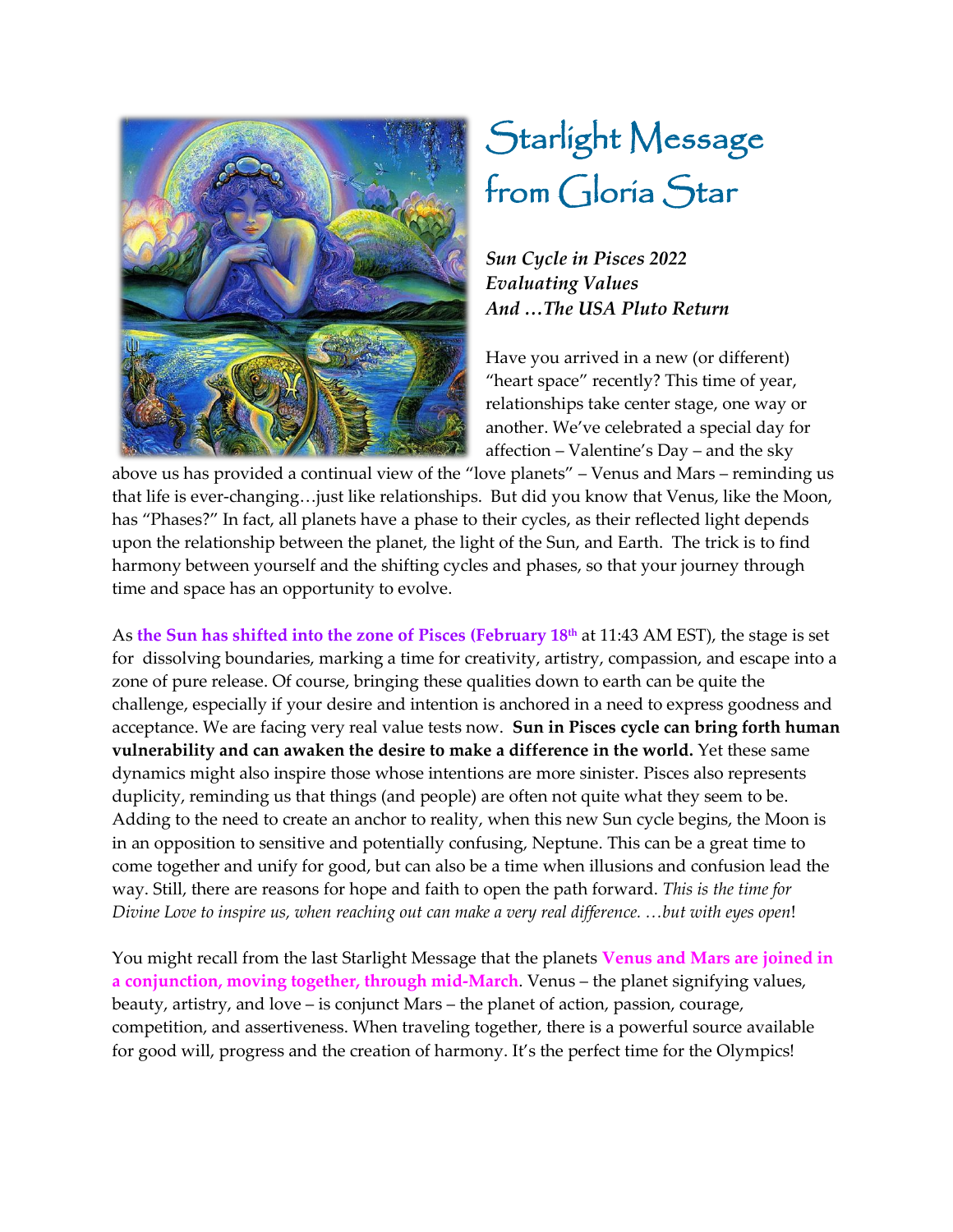Venus and Mars are both still in Capricorn, assuring that ratings and guidelines are correct. Practical matters aid success, and satisfaction is more likely to arise from defining goals. On a personal level, displays of affection may still seem to be more stifled or restrained in some way. Yet there is an often overlooked sensitivity about Capricorn that hides beneath that conservative exterior. Perhaps it's time to get that fabulous outfit out of storage before you arrive for a new job? Or, you might feel inspired to add your own creative ruffles and flourishes. Additionally, on **February 23rd, Venus and Mars both join in a harmonious connection to Neptune**. If you've been waiting for a time to declare your affection, to make a choice that reflects your true Self, or to take the path that could leave you feeling inspired, the days surrounding these connections can enhance a successful outcome.

When the **Pisces New Moon arrives on March 2nd** (12:35 PM EST), the light of the Sun and Moon joins with generous Jupiter, indicating a time to begin a fresh path with greater confidence. At this same time, Mercury is conjunct Saturn in Aquarius, and Venus and Mars are still in conjunction in Capricorn. *With these three pairs of conjunctions, the Universe provides us with the capacity to consolidate thoughts and actions so that expressions truly reflect* 

*intentions*. One reason you may feel like communication is going better: Mercury leaves the Shadow Cycle of retrograde on February  $24<sup>th</sup>$  (0:56 AM EST). Now it's easier to trust that your appointment calendar is actually correct, travel runs more smoothly, and communication may be easier than it's been for the past several weeks.

## **Heads Up! Venus and Mars leave Capricorn and move into Aquarius on March 6th,**

**incorporating a quality of unconditional acceptance to the mix.** After all these weeks of earthy Capricorn influencing what drives our passions and preferences, the shift to Aquarius makes room for revolutionary change. To be honest, after the restrictions from Covid sparking what seems like impenetrable rules and regulations, these personal energies can serve as a beacon, attracting more harmonious qualities centered upon humanitarian qualities. If your chart shows a strong amount of air signs (Gemini, Libra or Aquarius), the next four weeks will provide opportunities to access and create harmony. Communicative projects gain momentum.

A conjunction from the **Sun to Neptune peaks on March 13th**, when leadership is more elusive, although this influence is not especially long-lasting, it does often manifest as a time when our leaders say or do things that are contradictory or confusing. There's that duplicity again! Because the transiting Virgo Moon is opposing transformational Pluto at this same time, there can be a powerful feeling of vulnerability created by mixed messages from those in power. Speak truth to power should such situations arise in your life through mid-March! Aim for actions that serve the Greater Good.

You've asked me about the significance of the fact that we are now experiencing the Pluto **Return for the chart of the Declaration of Independence of the USA.** It has taken Pluto this long to move all the way around the zodiac, reaching the zodiac position it occupied on July 4, 1776. As you see, Pluto moves very slowly! First, the Pluto Return is the time Pluto returns to